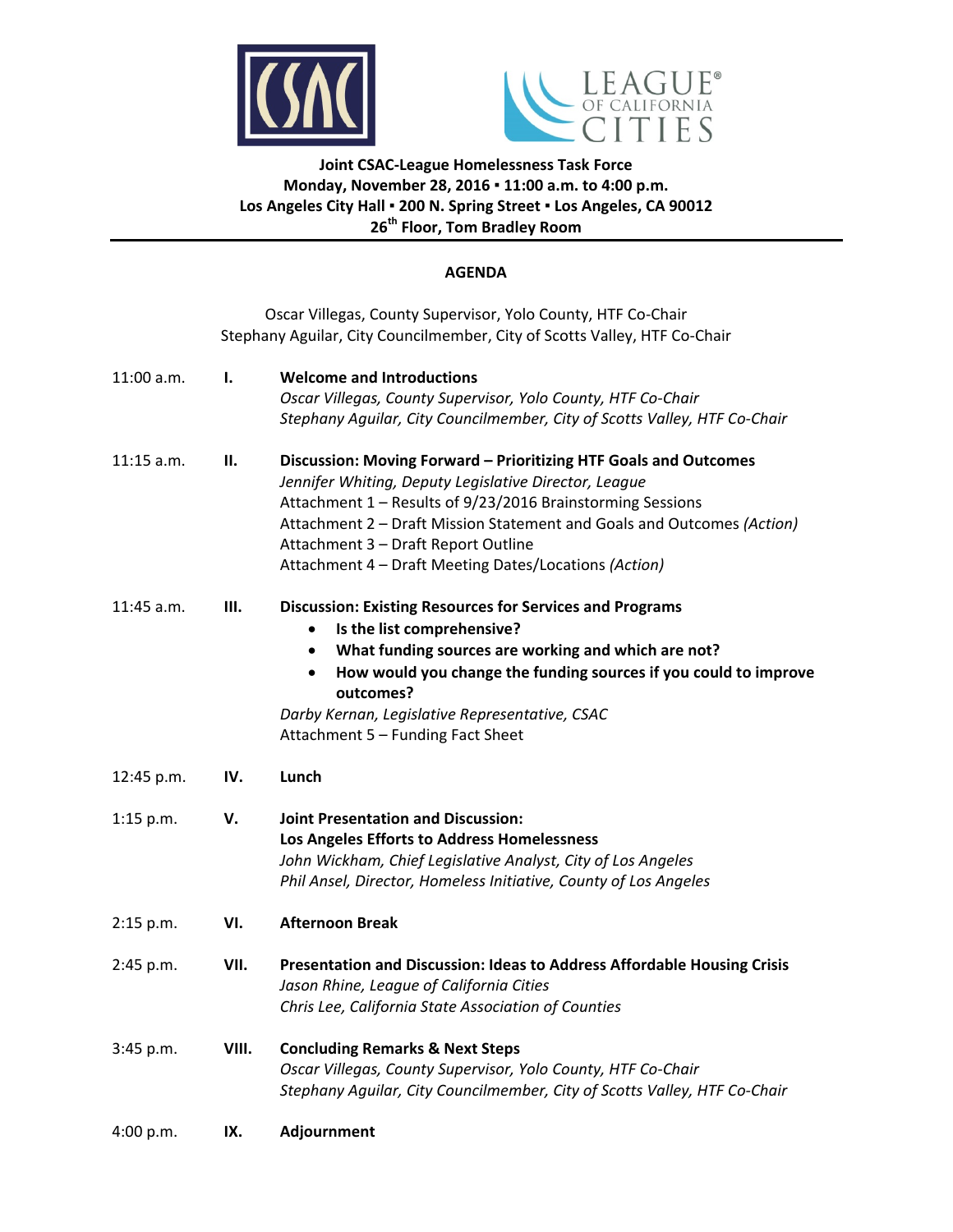## **Results of Task Force Brainstorming Session September 23, 2016**

| <b>Theme: Develop Legislative Proposals</b>                                                        |  |  |
|----------------------------------------------------------------------------------------------------|--|--|
| Emergency services - common funding mechanism                                                      |  |  |
| Construction costs - sites for future shelters - no statute that protects affordable housing       |  |  |
| Use existing housing for affordable housing                                                        |  |  |
| Increase the production of affordable housing – alternative to By Right proposal                   |  |  |
| Is HCD right group or others, state task force?                                                    |  |  |
| State should be facilitating the use Medi-Cal funding for seniors                                  |  |  |
| Coordinate federal and state funding                                                               |  |  |
| State technology databases don't talk                                                              |  |  |
| Develop systemic approach on state level. Coordinate state funding (which is currently fragmented) |  |  |
| Dedicated assistance for federal help                                                              |  |  |
| Coordinate/align services                                                                          |  |  |
| <b>Mental health services</b>                                                                      |  |  |
| Funding align with mission, federal funds                                                          |  |  |

# **Theme: Explore and Share Information on Successful Local Strategies and Policies**

Clearer Sense of what works, amount of resources needed to reach sustainable zero. Even if portion of population (critical to ask of state & federal gov's) (so big, take in pieces, overwhelming). Step by step process (ex.LA 2015 count, have analysis, have x, need y, gap need \$1.8 B just housing alone city LA; LA County \$429m per year plus additional onetime funds)

Identifying which strategies have been successful. Web-based data clearinghouse - Joint League-CSAC website

- Copies of ordinances
- Examples of Project
- Fiscal analyses
- Training
- Reports
- Checklist of responsibilities
- **•** Effective strategies in use

## Best practices – flexible, creative

- Means something different to everyone
- Don't box ourselves in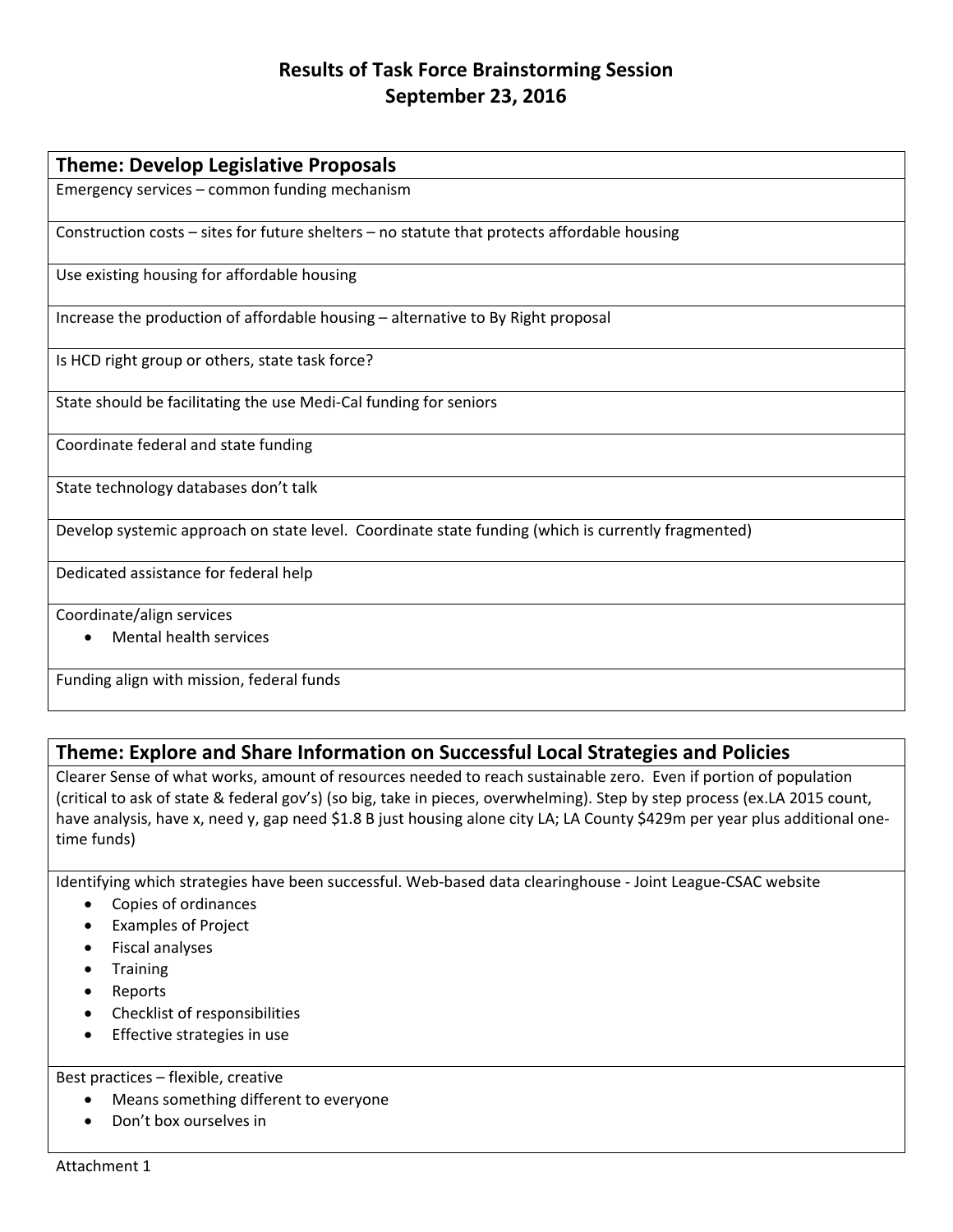Planning Guide that cities/counties can use to combat homelessness

Define roles, examples of BP, examples of joint funding, data, projects

Education: Push information out ASAP

ID who is responsible for what

Ideas to free up staff to be creative (electeds giving direction to staff to be creative)

- MOUs
- More casual conversations (Beer drinking??)

Resolutions from county/cities recognizing collaboration

Understand total cost

Figure out how to use the downstream savings to reinvest in services and programs upstream.

How to bring individualized, concrete services to people

- Teach life skills
- Focus on whole‐person care

Identify and Address Challenges

- "life on the street is fun" reaction to outreach or resistance to services
- Political will/NIMBY
- Cost of housing
- Rental availability
- Financing/entitlements/development process
- Siting projects
- Encampment loss (Legal; Loss of source)
- Loss of existing affordable housing (physical, entitlements)
- Land use requirements
- Staff shortage
- Perception that homeless migrate & consequent fear of being magnet for homeless
- Eliminate cumbersome bureaucracy, ivory tower thinking

Explore Non‐Traditional Housing Options

● People living together (non-traditional)

Address ongoing costs

Housing

Working with housing authorities

Connect this conversation to affordable housing policy ‐ Interest level for affordable housing is high right now Getting people to build rentals

Explore different ways to approach housing affordability

Idea: Code enforcement funds – 10% goes to a trust for funding housing assistance programs

Opportunity to change tenor/messaging of negative opportunity

Examine Best Practices from other states (NY, Utah)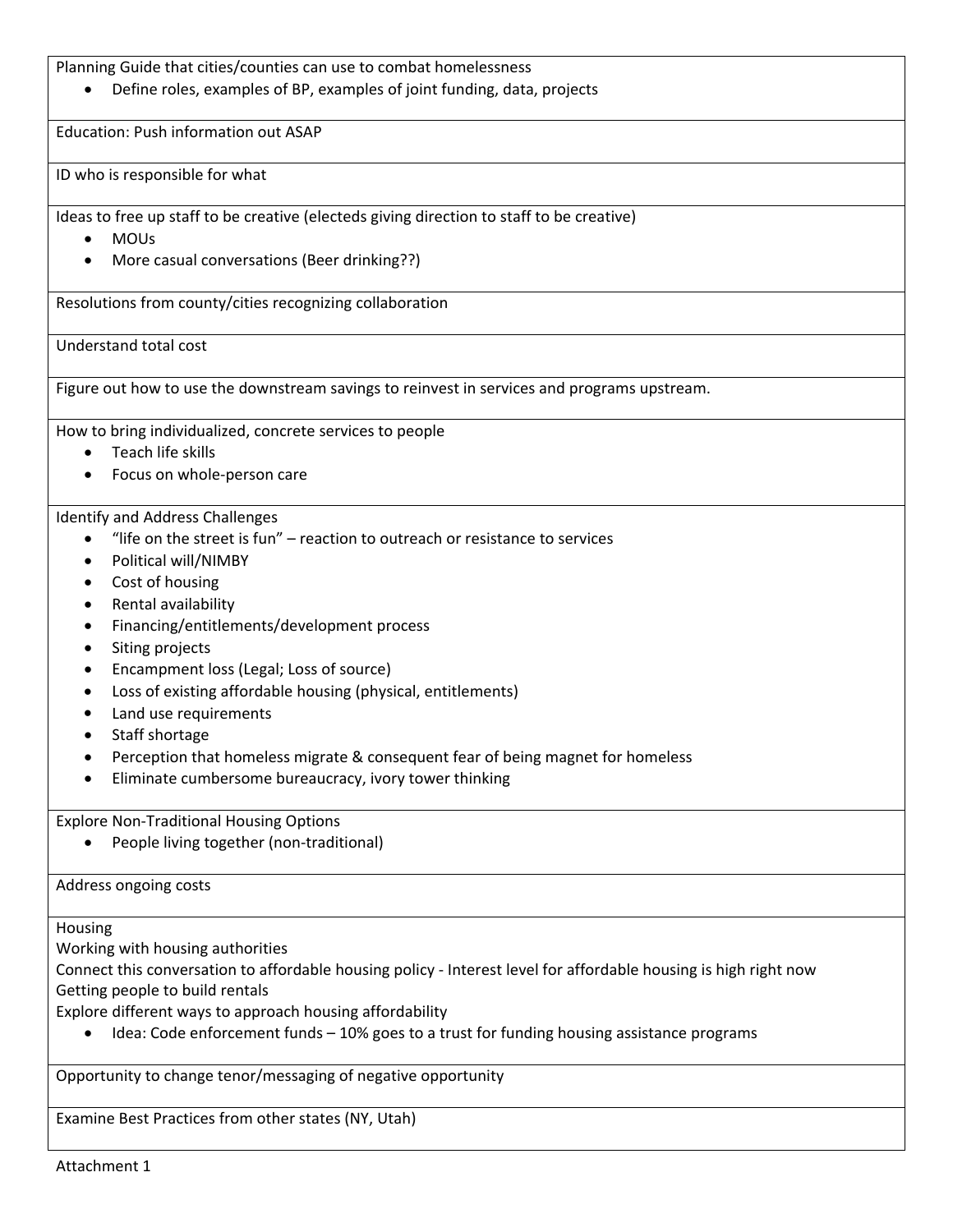Build Relationships

- County/city
- Gov/non-gov
- City/city

Technology – need more money & expertise to adjust (BidFocus)

- Off the shelf data programs need tweaks for county/city needs
- Integrated computer systems

Include anti‐poverty strategies in discussion (income strategies)

- Subsidies, SSI
- Ongoing Operations

People/Groups to Invite to Present:

- Housing authorities voice to include
- Representation of housing developers
- Need to hear from public safety/explore role of public safety

**Theme: Create Long‐Term Strategy to Continue Work and Information Sharing** Put our work in front of the legislature, administration, etc. Create a report – vision, goals, strategic plan, success

Joint CSAC‐League Conference on Homelessness to bring our task force work to all partners

- October 2017 meeting
- Preparation for 2018 Legislative agenda

# **Theme: Don't let the "perfect" solution impede progress now. Should treat this like a crisis.**

## **Theme: Miscellaneous**

What about persons without mental illness?

No Place Like Home

Engage non‐traditional partners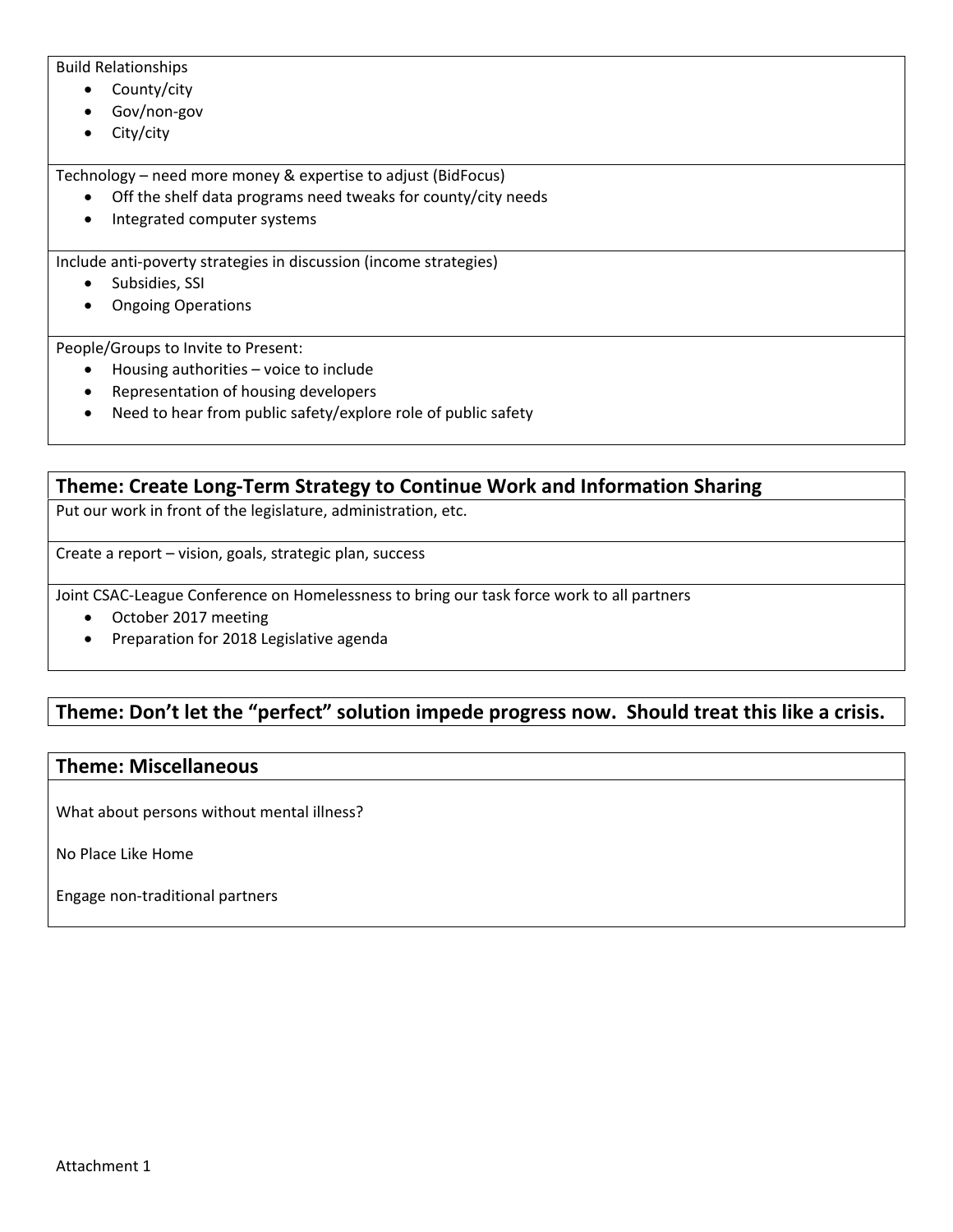



## **CSAC-League Joint Homelessness Task Force Mission Statement and Goals and Outcomes**

## **Mission Statement**

To identify, develop, and provide needed education, resources, and policy that cities and counties need to prevent, assist, and reduce the number of homeless individuals and families in our communities.

## **Goals and Outcomes**

While meeting the mission statement above, the Task Force will not let the "perfect" solution impede progress now. California is experiencing a homelessness crisis, and the Task Force will treat it as such.

Task Force recommendations will include a long-term strategy to continue the work of the task force and information sharing. This will include a published report that includes:

- A list of essential elements of a local homelessness plan
- Examples of best practices
- A discussion of roles and responsibilities
- Information on existing programs, services and resources available to address various homeless populations
- Case studies from various local governments that are implementing local homelessness plans
- What data is needed and how to use that data
- An exploration of total costs of primary and secondary impacts and causes of homelessness
- Recommendations to increase availability of affordable housing

Information gathered will not be held until the release of the report, but instead published as available on a website to be referenced by all of California's local governments.

The Task Force will also recommend changes to state and federal policy related to programs and services that further the goals of reducing homelessness in California. These recommendations will be provided to the respective policy bodies of each organization for consideration and adoption.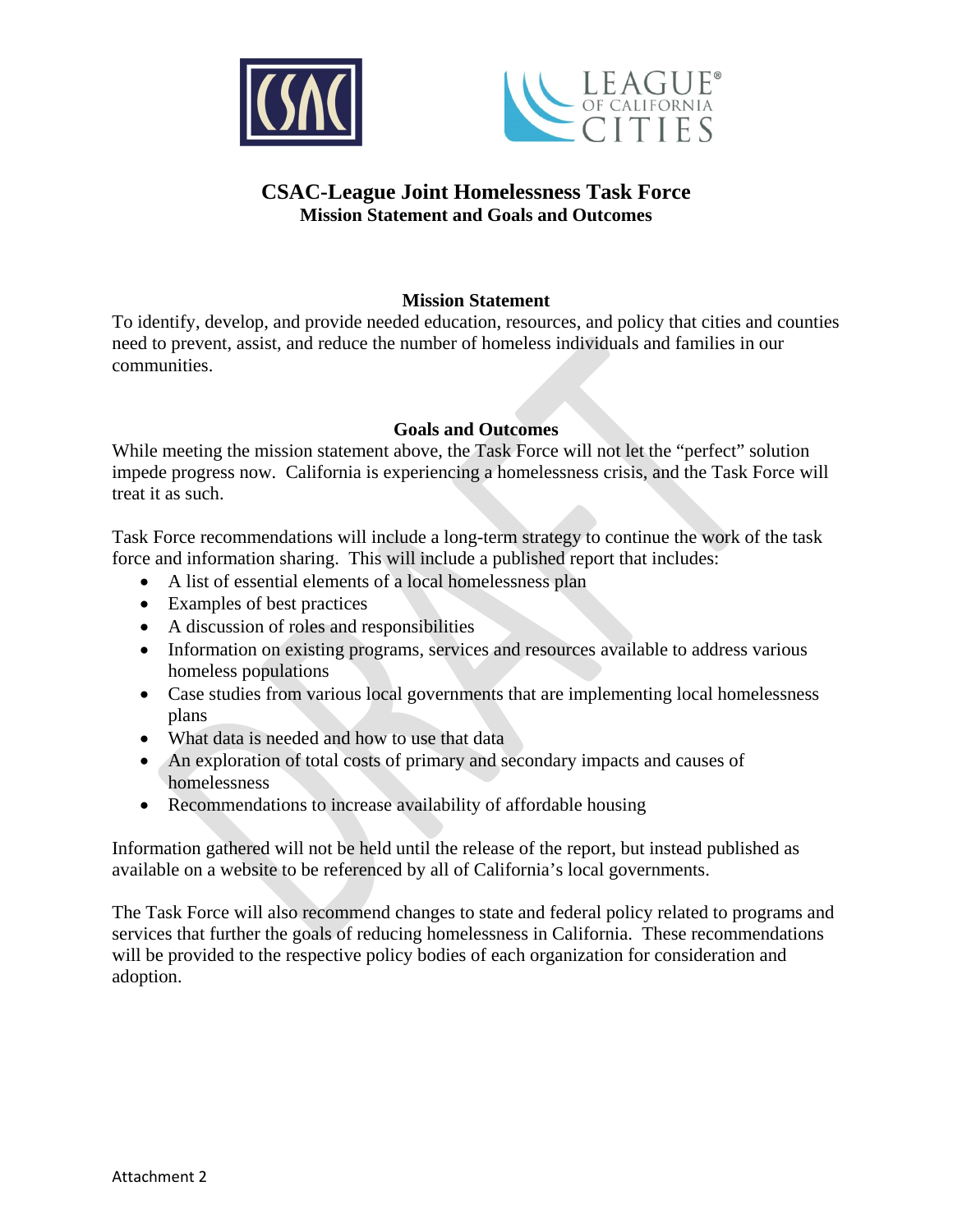## **CSAC‐League Joint Homelessness Task Force Final Report Outline (Draft)**

#### **Message from Co‐Chairs**

#### **Executive Summary**

#### **Introduction**

- I. Define the problem, root causes
- II. City and county role in addressing homelessness
- III. HTF goals and process
- IV. Description of report to follow

#### **Issue by issue discussion**

- I. Existing Resources, Services and Programs
- II. Homelessness Plans
- III. Affordable Housing
- IV. Data, Tools, and Resources

#### **Best Practices and Case Studies**

- I. What makes a best practice?
- II. What is working?
- III. Examples of City‐County Collaboration?

#### **Recommendations**

- I. Legislation
- II. New funding Needed and How to Leverage Existing Funding
- III. Options for the Housing Spectrum
- IV. Best practices
- V. Data, tools and resources

#### **Conclusion**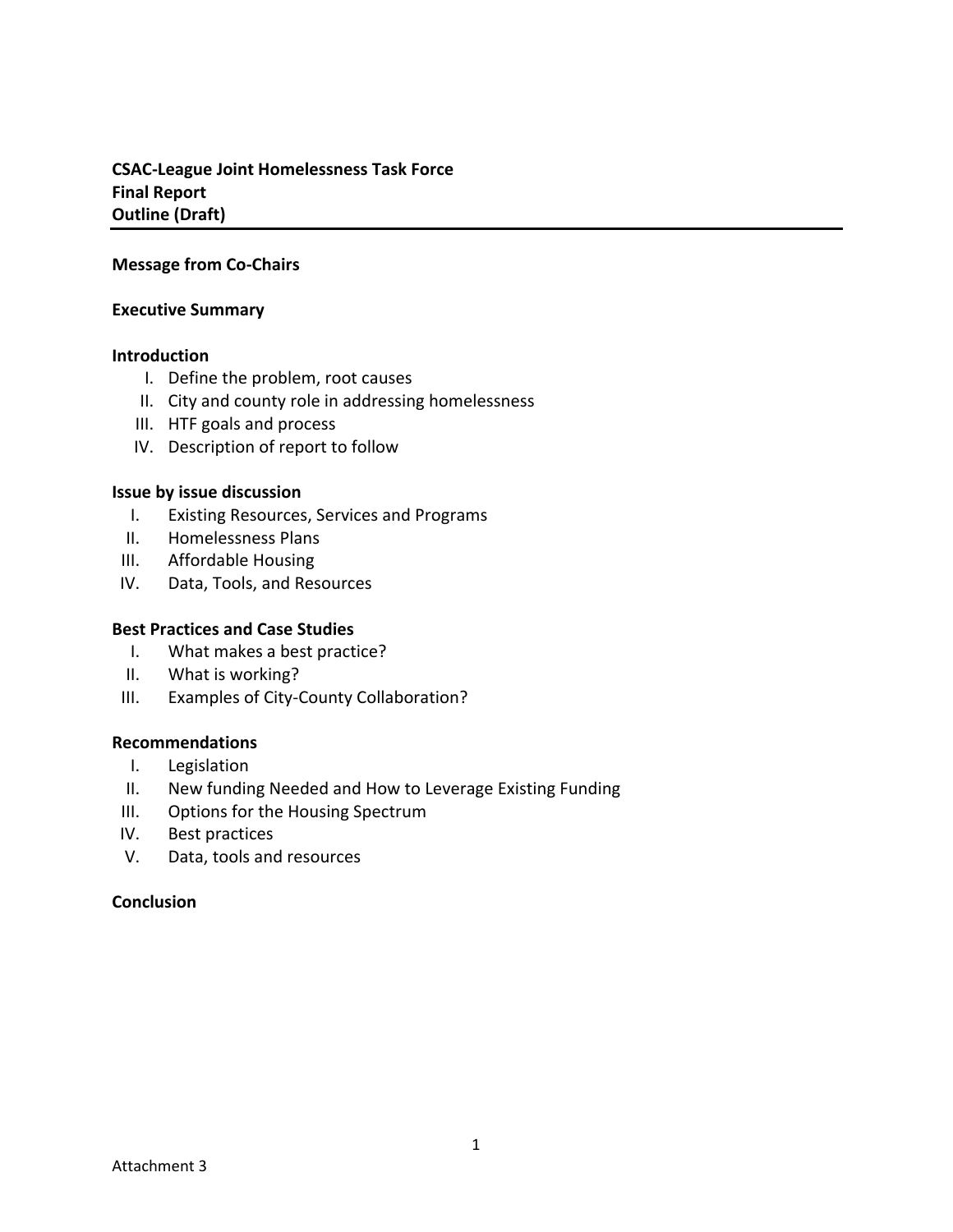#### **Message from Co‐Chairs**

- I. Why did cities and counties form this task force
- II. What compelled members to dedicate their time and resources
- III. Future of the task force

#### **Executive Summary**

#### **Introduction**

- I. Define the problem, root causes
- II. City and county role in addressing homelessness
- III. HTF goals and process
- IV. Description of report to follow

#### **Issue by issue discussion**

- I. Existing Resources, Services and Programs
	- a) What are they? Categorize by city, county, local, state, federal, also possibly by social services, mental health, law enforcement, land use & planning, etc.
		- i. Behavioral Health and Social Services
		- ii. Health (Whole Person Care, etc.)
		- iii. Law Enforcement (including re-entry)
		- iv. Housing and rapid rehousing
		- v. Employment training and services
	- vi. Veterans
	- vii. Homeless Youth
	- viii. Families
	- ix. Seniors
	- b) What works, what doesn't?
	- c) Using downstream savings for upstream services
		- i. Preventing incarceration and hospitalization (case studies? San Diego's Project 25, etc.
- II. Homelessness Plans
	- a) What are essential elements?
		- i. Outline of local picture, including homeless count data
		- ii. Goals and objectives
		- iii. Unique local challenges and opportunities (example: we have a large youth itinerant population of each fall or we have a transit station or army barracks that can be used as a shelter, etc.)
		- iv. Inventory of existing resources, including funding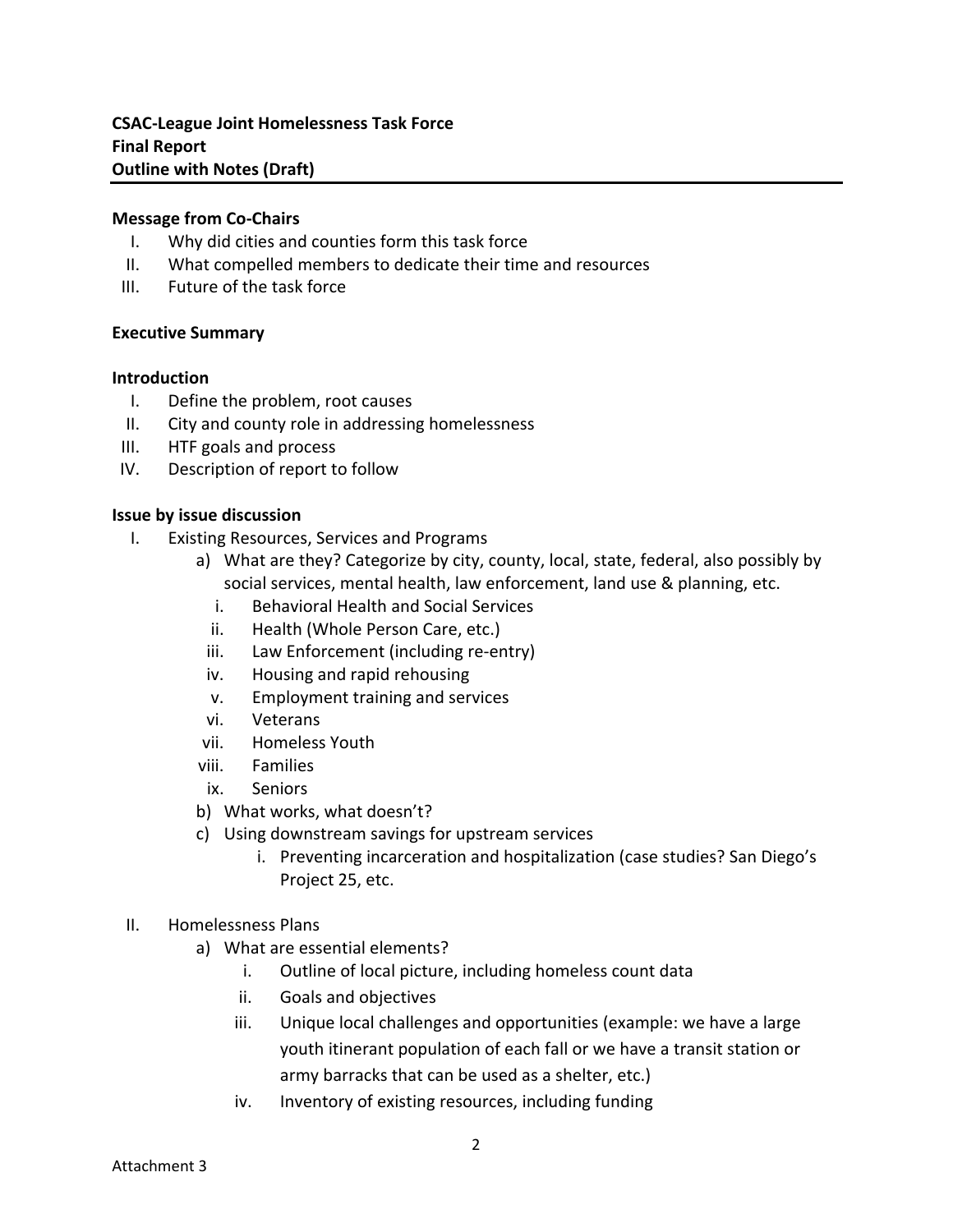- v. Identify additional resources, actions, and programs that the city/county plans to do or take part in: No Place Like Home, Whole Person Care, siting grants, granny unit ordinances, etc.
- vi. Identify community and government partners
- b) Who should be at the table to develop?
- c) What data is helpful?
	- i. Understand total cost
- III. Affordable Housing
	- a) Increasing the production of affordable housing
		- i. Revenues
			- 1. What revenues should be considered for a permanent source?
			- 2. Coordination of state and federal funding
			- 3. How to use downstream savings for upstream services
		- ii. What other tools would assist local government?
		- iii. What other streamlining ideas would assist local government?
			- 1. CEQA exemption extended to unincorporated areas
		- iv. Supporting the spectrum of housing in the community
			- 1. Permanent supportive units, temporary units, transitional housing, short-term emergency shelter, re-entry facilities, group homes, sober living homes, psychiatric facilities, elder care facilities, treatment and recovery facilities, veterans housing, worker housing, etc.
	- b) Using existing housing to address the shortage of affordable housing
	- c) Keeping affordable housing affordable for the long‐term
	- d) Non‐traditional housing options second units?
- IV. Data, Tools, and Resources

## **Best Practices**

- **I.** What makes a best practice?
- II. What is working?
- III. Examples of City‐County Collaboration?

## **Recommendations**

- I. Legislation
- II. New Funding Needed and How to Leverage Existing Funding
- III. Options for the Housing Spectrum
- IV. Best practices
- V. Data, tools and resources

## **Conclusion**